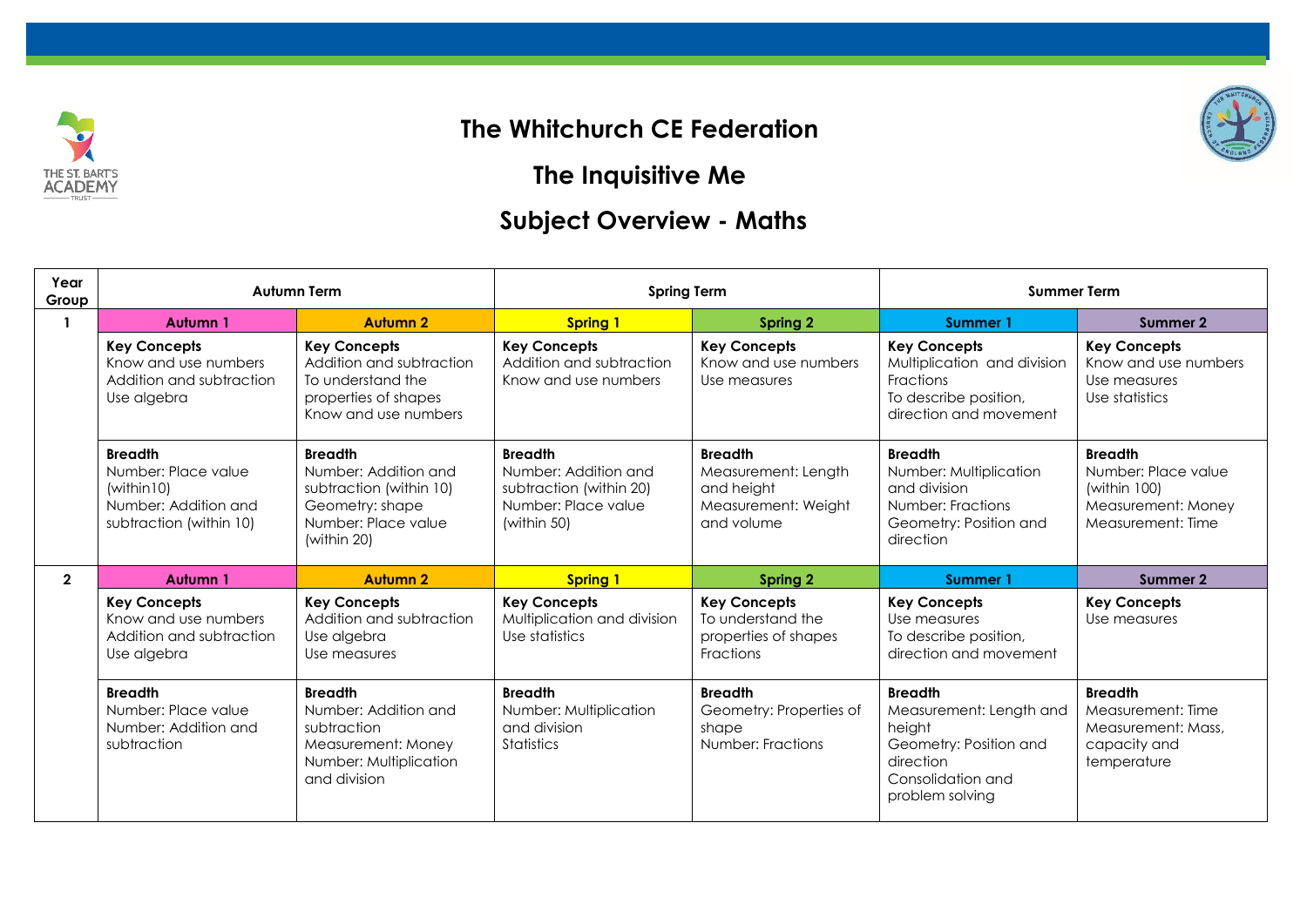| $\mathbf{3}$ | Autumn 1                                                                                          | <b>Autumn 2</b>                                                                                                                 | <b>Spring 1</b>                                                                                     | <b>Spring 2</b>                                                             | <b>Summer 1</b>                                                                                                                                  | Summer 2                                                                                                            |
|--------------|---------------------------------------------------------------------------------------------------|---------------------------------------------------------------------------------------------------------------------------------|-----------------------------------------------------------------------------------------------------|-----------------------------------------------------------------------------|--------------------------------------------------------------------------------------------------------------------------------------------------|---------------------------------------------------------------------------------------------------------------------|
|              | <b>Key Concepts</b><br>Know and use numbers<br>Addition and subtraction                           | <b>Key Concepts</b><br>Addition and subtraction<br>Multiplication and division<br>Use algebra                                   | <b>Key Concepts</b><br>Multiplication and division<br>Use measures<br>Use statistics                | <b>Key Concepts</b><br>Use measures<br>Fractions                            | <b>Key Concepts</b><br>Fractions<br>Use measures<br>To understand the<br>properties of shapes<br>To describe position,<br>direction and movement | <b>Key Concepts</b><br>To understand the<br>properties of shapes<br>Use measures                                    |
|              | <b>Breadth</b><br>Number: Place value<br>Number: Addition and<br>subtraction                      | <b>Breadth</b><br>Number: Addition and<br>subtraction<br>Number: Multiplication<br>and division (including<br>missing numbers)  | <b>Breadth</b><br>Number: Multiplication<br>and division<br>Measurement: Money<br><b>Statistics</b> | <b>Breadth</b><br>Measurement: Length<br>and perimeter<br>Number: Fractions | <b>Breadth</b><br>Number: Fractions<br>Measurement: Time<br>Geometry: Properties of<br>shape                                                     | <b>Breadth</b><br>Geometry: Properties of<br>shape<br>Measurement: Mass and<br>capacity                             |
| 4            | Autumn 1                                                                                          | <b>Autumn 2</b>                                                                                                                 | <b>Spring 1</b>                                                                                     | <b>Spring 2</b>                                                             | <b>Summer 1</b>                                                                                                                                  | Summer 2                                                                                                            |
|              | <b>Key Concepts</b><br>Know and use numbers<br>Addition and subtraction                           | <b>Key Concepts</b><br>Use measures<br>Multiplication and division<br>Use algebra                                               | <b>Key Concepts</b><br>Multiplication and division<br>Use measures<br>Fractions                     | <b>Key Concepts</b><br>Fractions                                            | <b>Key Concepts</b><br>Fractions<br>Use measures<br>Use statistics                                                                               | <b>Key Concepts</b><br>To understand the<br>properties of shapes<br>To describe position,<br>direction and movement |
|              | <b>Breadth</b><br>Number: Place value<br>Number: Addition and<br>subtraction                      | <b>Breadth</b><br>Measurement: Length and<br>perimeter<br>Number: Multiplication<br>and division (including<br>missing numbers) | <b>Breadth</b><br>Number: Multiplication<br>and division<br>Measurement: Area<br>Number: Fractions  | <b>Breadth</b><br>Number: Fractions<br>Number: Decimals                     | <b>Breadth</b><br>Number: decimals<br>Measurement: Money<br>Measurement: Time<br><b>Statistics</b>                                               | <b>Breadth</b><br>Geometry: Properties of<br>shapes<br>Geometry: Position and<br>direction                          |
| 5            | Autumn 1                                                                                          | <b>Autumn 2</b>                                                                                                                 | <b>Spring 1</b>                                                                                     | <b>Spring 2</b>                                                             | <b>Summer 1</b>                                                                                                                                  | Summer 2                                                                                                            |
|              | <b>Key Concepts</b><br>Know and use numbers<br>Addition and subtraction<br>Use statistics         | <b>Key Concepts</b><br>Multiplication and division<br>To use measures                                                           | <b>Key Concepts</b><br>Multiplication and division<br>Use algebra<br>Fractions                      | <b>Key Concepts</b><br>Fractions                                            | <b>Key Concepts</b><br>Fractions<br>To understand the<br>properties of shapes                                                                    | <b>Key Concepts</b><br>To describe position,<br>direction and movement<br>To use measures                           |
|              | <b>Breadth</b><br>Number: Place value<br>Number: Addition and<br>subtraction<br><b>Statistics</b> | <b>Breadth</b><br>Number: Multiplication<br>and division<br>Measurement: Perimeter<br>and area                                  | <b>Breadth</b><br>Number: Multiplication<br>and division<br>Number: Fractions                       | <b>Breadth</b><br>Number: Fractions<br>Number: Decimals and<br>percentages  | <b>Breadth</b><br>Number: Decimals<br>Geometry: Properties of<br>shape                                                                           | <b>Breadth</b><br>Geometry: Position and<br>direction<br>Measurement:<br>Converting units<br>Measurement: Volume    |